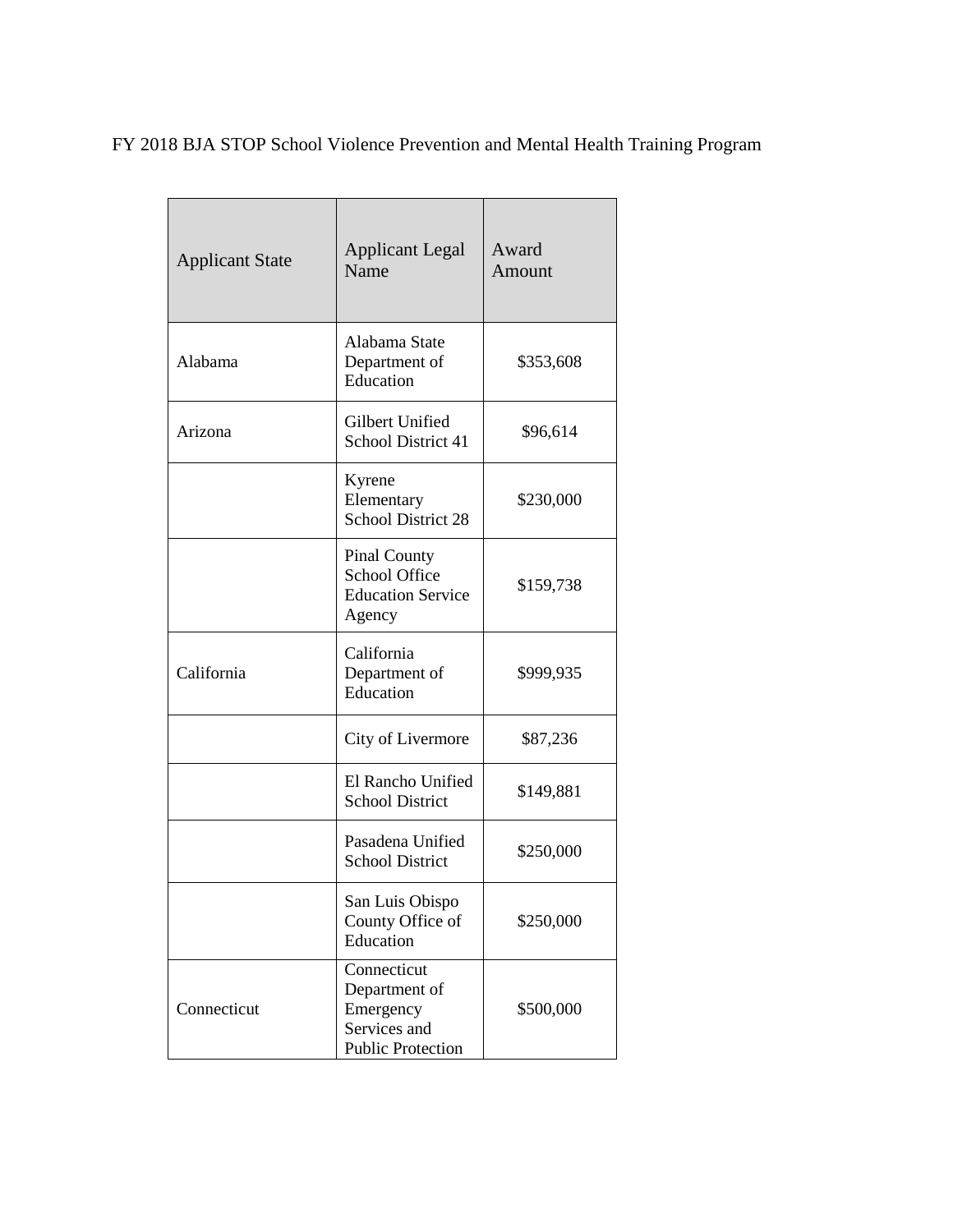| <b>Applicant State</b> | <b>Applicant Legal</b><br>Name                                        | Award<br>Amount |
|------------------------|-----------------------------------------------------------------------|-----------------|
| Florida                | <b>Citrus County</b><br>Sheriff's Office                              | \$127,250       |
|                        | The School Board<br>of Broward<br>County                              | \$500,000       |
| Georgia                | <b>Fulton County</b><br>Board of<br>Education                         | \$184,795       |
|                        | <b>Richmond County</b><br>School System                               | \$250,000       |
|                        | Savannah<br>Chatham Board of<br><b>Education Police</b><br>Department | \$187,500       |
| Illinois               | Board of<br>Education of the<br>City of Peoria                        | \$249,999       |
|                        | Community<br>Consolidated<br>School District 21                       | \$124,650       |
|                        | DuPage Regional<br>Office of<br>Education                             | \$393,252       |
|                        | <b>Illinois State</b><br>Board of<br>Education                        | \$1,000,000     |
|                        | Oswego<br>Community Unit<br><b>School District</b><br>308             | \$36,249        |
|                        | Taylorville<br>Community Unit<br>School District 3                    | \$50,000        |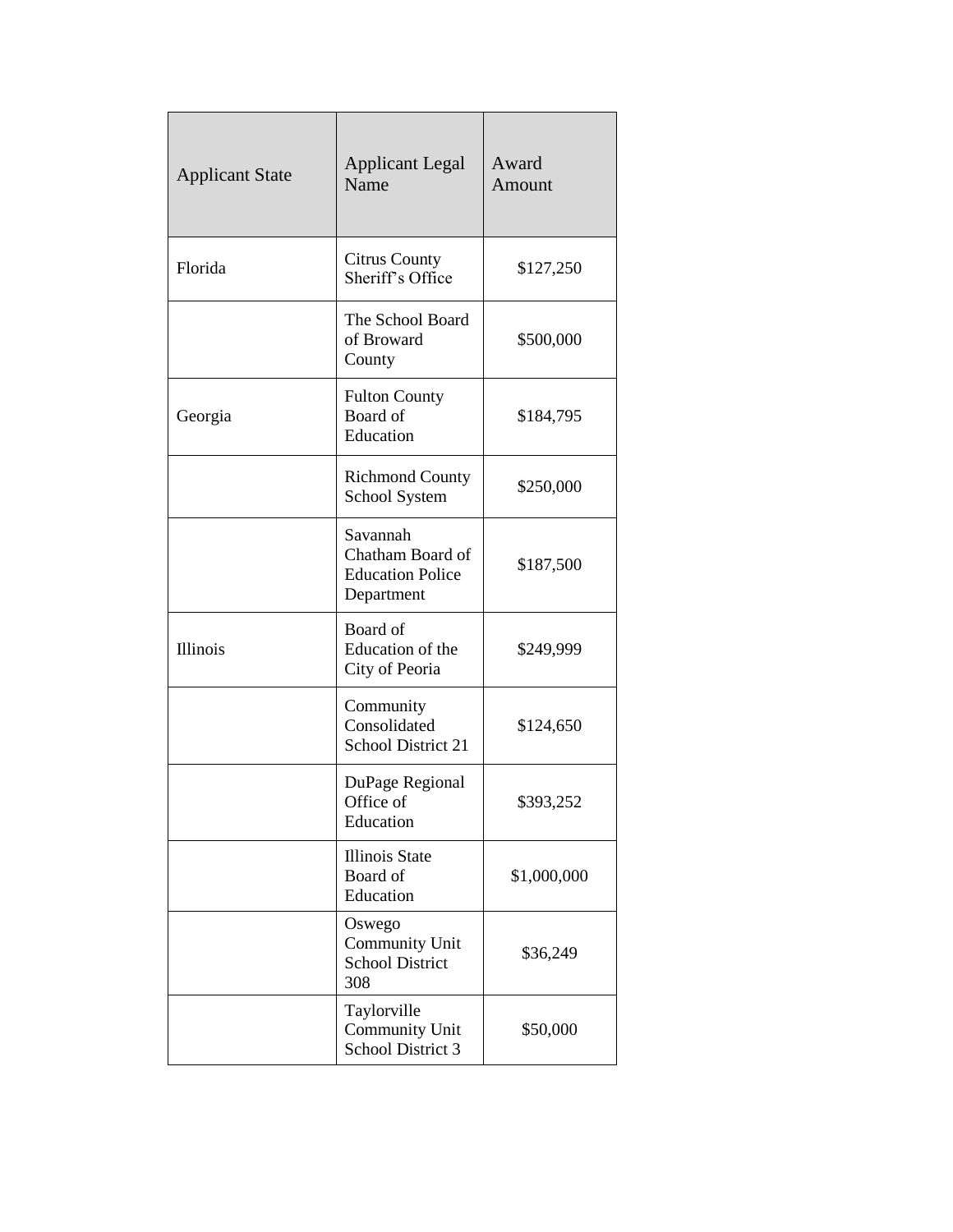| <b>Applicant State</b> | <b>Applicant Legal</b><br>Name                                                   | Award<br>Amount |
|------------------------|----------------------------------------------------------------------------------|-----------------|
| Indiana                | Indiana State<br>Department of<br>Health                                         | \$1,000,000     |
|                        | Southwest Allen<br>County<br>Metropolitan<br><b>School District</b>              | \$250,000       |
| Iowa                   | <b>Iowa Department</b><br>of Education                                           | \$493,670       |
| Kentucky               | <b>Kentucky State</b><br>Police                                                  | \$496,803       |
| Louisiana              | City of New<br>Orleans                                                           | \$499,911       |
|                        | <b>St Tammany</b><br>Parish Public<br>School System                              | \$249,775       |
| Maine                  | City of Bangor                                                                   | \$60,397        |
| Maryland               | <b>Maryland State</b><br>Department of<br>Education                              | \$333,333       |
| Massachusetts          | Commonwealth of<br>Massachusetts<br>Department of the<br><b>Attorney General</b> | \$1,000,000     |
| Michigan               | Elkton-Pigeon<br><b>Bay Port Laker</b><br>Schools                                | \$103,950       |
| Minnesota              | Hennepin County                                                                  | \$500,000       |
|                        | Special School<br>District No. 1                                                 | \$219,740       |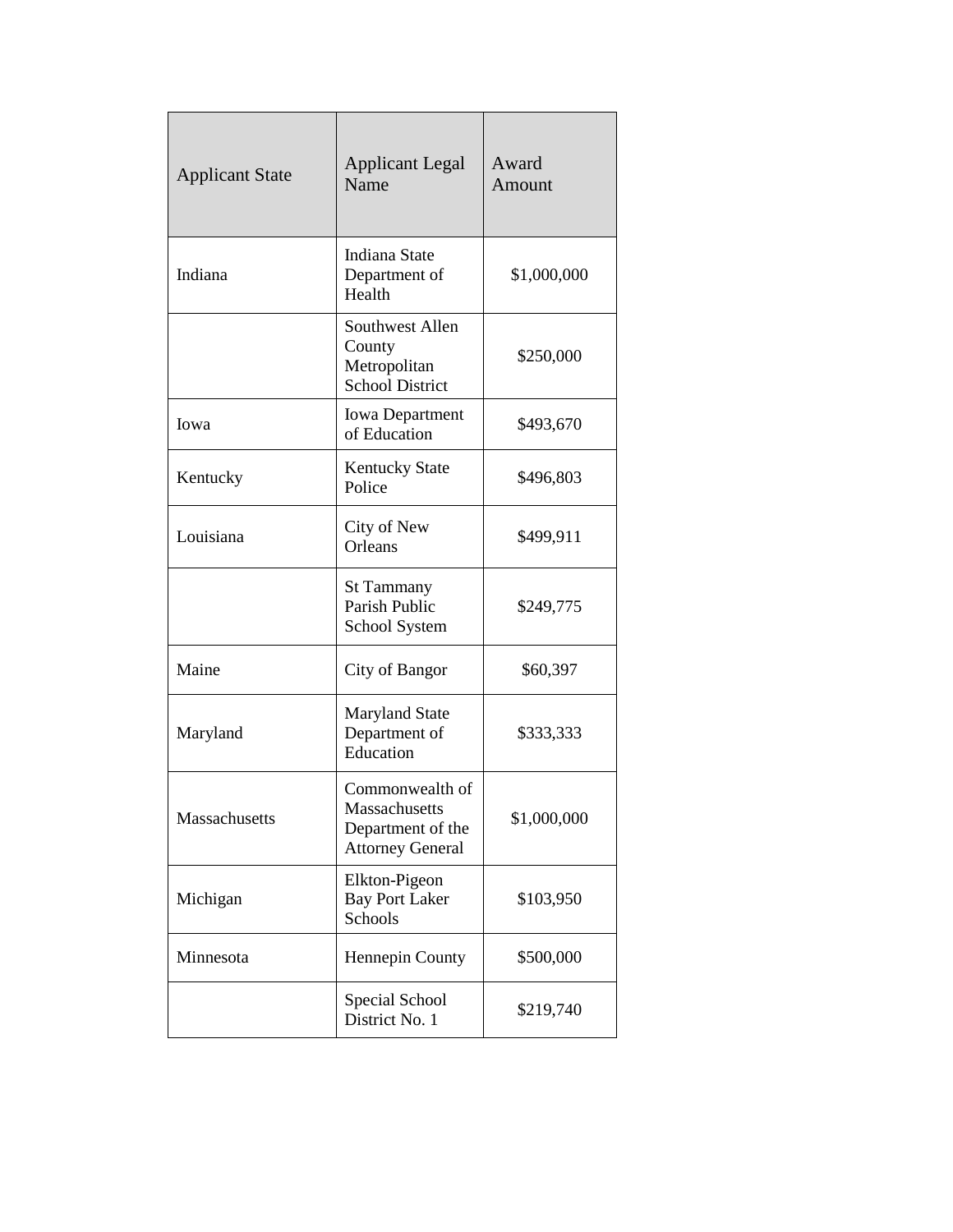| <b>Applicant State</b> | <b>Applicant Legal</b><br>Name                                        | Award<br>Amount |
|------------------------|-----------------------------------------------------------------------|-----------------|
| Missouri               | Missouri<br>Department of<br>Elementary and<br>Secondary<br>Education | \$750,000       |
| Montana                | Montana Office of<br><b>Public Instruction</b>                        | \$497,479       |
| Nebraska               | County of Cass<br>Louisville School<br>District 32                    | \$9,000         |
|                        | Nebraska<br>Department of<br>Education                                | \$500,000       |
| Nevada                 | <b>Lincoln County</b><br><b>School District</b>                       | \$13,856        |
|                        | Nevada<br>Department of<br>Education                                  | \$500,000       |
| New Hampshire          | County of<br>Merrimack                                                | \$249,762       |
|                        | New Hampshire<br>Department of<br>Education                           | \$500,000       |
| New Jersey             | County of Bergen                                                      | \$500,000       |
|                        | County of Hudson                                                      | \$500,000       |
|                        | Passaic Board of<br>Education                                         | \$236,140       |
|                        | New Jersey<br>Department of<br>Education                              | \$999,999       |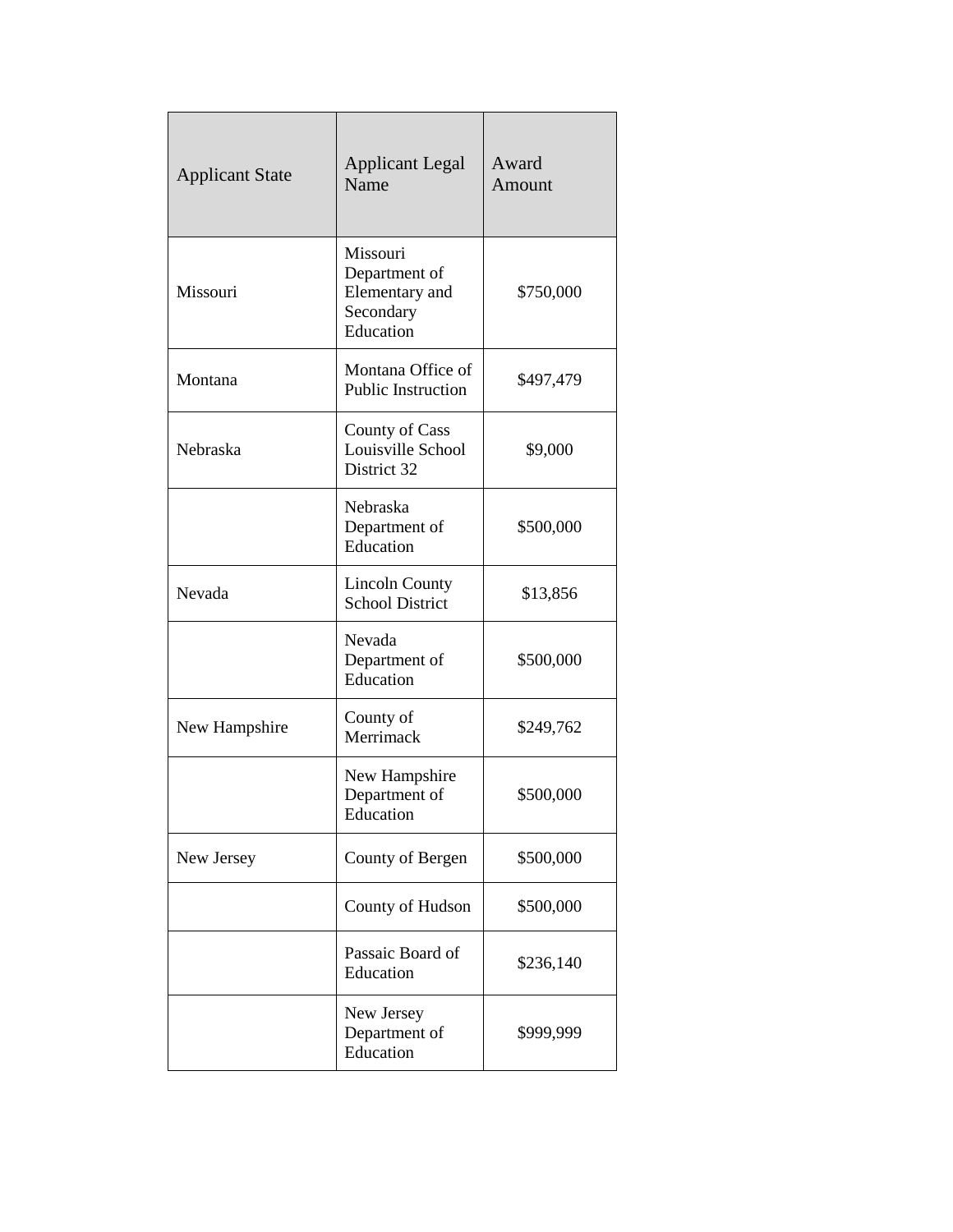| <b>Applicant State</b> | <b>Applicant Legal</b><br>Name                              | Award<br>Amount |
|------------------------|-------------------------------------------------------------|-----------------|
| New Mexico             | New Mexico<br>Office of the<br><b>Attorney General</b>      | \$250,800       |
| New York               | County of<br>Onondaga                                       | \$246,800       |
|                        | County of Wayne                                             | \$150,000       |
|                        | Erie 2-<br>Chautauqua-<br>Cattaraugus<br><b>BOCES</b>       | \$250,000       |
|                        | <b>Liberty Central</b><br><b>School District</b>            | \$89,748        |
|                        | Rome City School<br>District                                | \$20,967        |
| Oklahoma               | Durant<br>Independent<br>School                             | \$149,772       |
|                        | Oklahoma State<br>Department of<br>Education                | \$148,661       |
| Pennsylvania           | County of Chester<br>Department of<br>Emergency<br>Services | \$273,225       |
|                        | County of<br>Montgomery                                     | \$499,983       |
|                        | <b>Delaware County</b><br>Intermediate Unit                 | \$500,000       |
|                        | Education,<br>Pennsylvania<br>Department of                 | \$1,000,000     |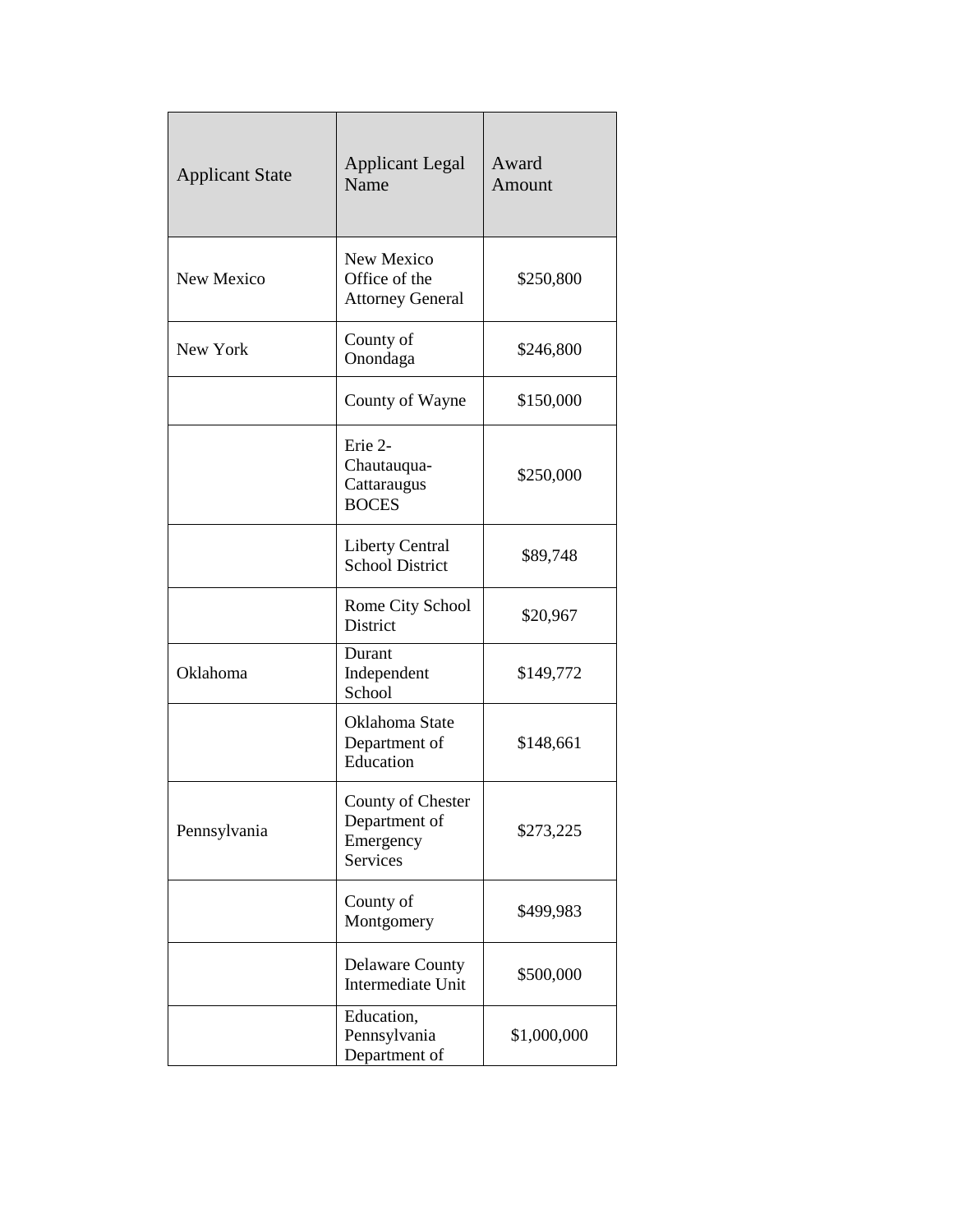| <b>Applicant State</b> | <b>Applicant Legal</b><br>Name                              | Award<br>Amount |
|------------------------|-------------------------------------------------------------|-----------------|
| Pennsylvania           | Erie City School<br>District                                | \$72,575        |
|                        | Jenkintown<br><b>School District</b>                        | \$150,000       |
| Rhode Island           | Providence Police<br>Department                             | \$250,000       |
| Tennessee              | <b>Cheatham County</b><br>School District,<br>Inc           | \$150,000       |
|                        | <b>Shelby County</b><br>Board of<br>Education               | \$439,793       |
| Texas                  | Amarillo<br>Independent<br><b>School District</b>           | \$249,992       |
|                        | <b>Burnet County</b>                                        | \$150,000       |
|                        | <b>Clear Creek</b><br>Independent<br><b>School District</b> | \$249,715       |
|                        | Gainesville<br>Independent<br><b>School District</b>        | \$149,979       |
|                        | Harris County<br>Department of<br>Education                 | \$480,233       |
|                        | Lovejoy<br>Independent<br><b>School District</b>            | \$150,000       |
|                        | O'Donnell<br>Independent<br><b>School District</b>          | \$80,000        |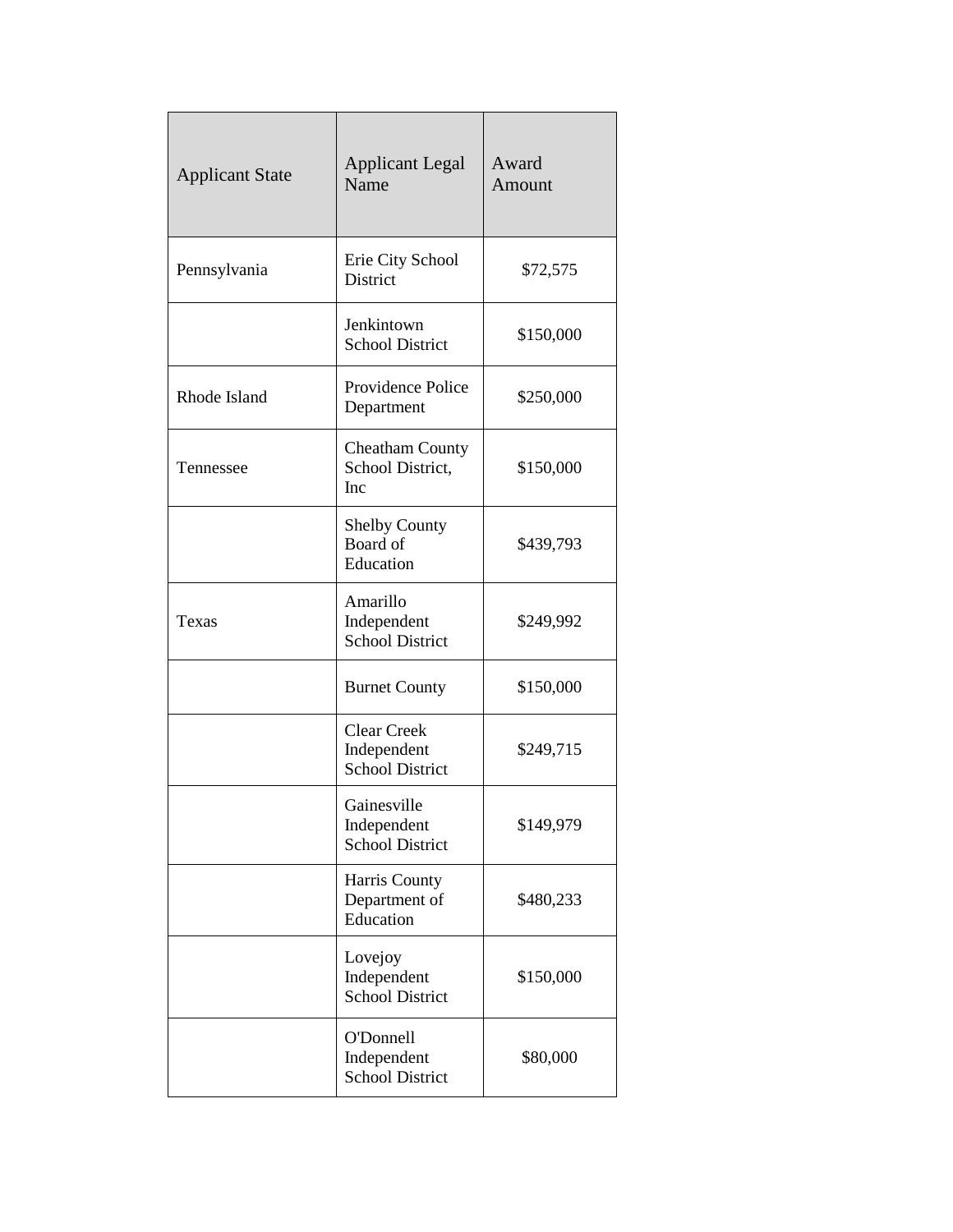| <b>Applicant State</b> | <b>Applicant Legal</b><br>Name                                           | Award<br>Amount |
|------------------------|--------------------------------------------------------------------------|-----------------|
| Texas                  | Orangefield<br>Independent<br><b>School District</b>                     | \$9,000         |
|                        | San Marcos<br>Consolidated<br>Independent<br><b>School District</b>      | \$249,396       |
|                        | Santa Fe<br>Independent<br><b>School District</b>                        | \$200,000       |
|                        | <b>Tarrant County</b>                                                    | \$500,000       |
|                        | <b>Texas Education</b><br>Agency                                         | \$1,000,000     |
| Vermont                | Vermont<br>Department of<br><b>Public Safety</b>                         | \$231,464       |
| Virginia               | <b>Roanoke County</b><br><b>Public Schools</b>                           | \$133,665       |
|                        | Virginia State<br>University                                             | \$500,000       |
| Washington             | <b>Ellensburg School</b><br>District 401                                 | \$150,000       |
|                        | Monroe School<br>District 103                                            | \$150,000       |
|                        | Northeast<br>Washington<br>Educational<br><b>Service District</b><br>101 | \$49,750        |
|                        | Quillayute Valley<br><b>School District</b>                              | \$25,000        |